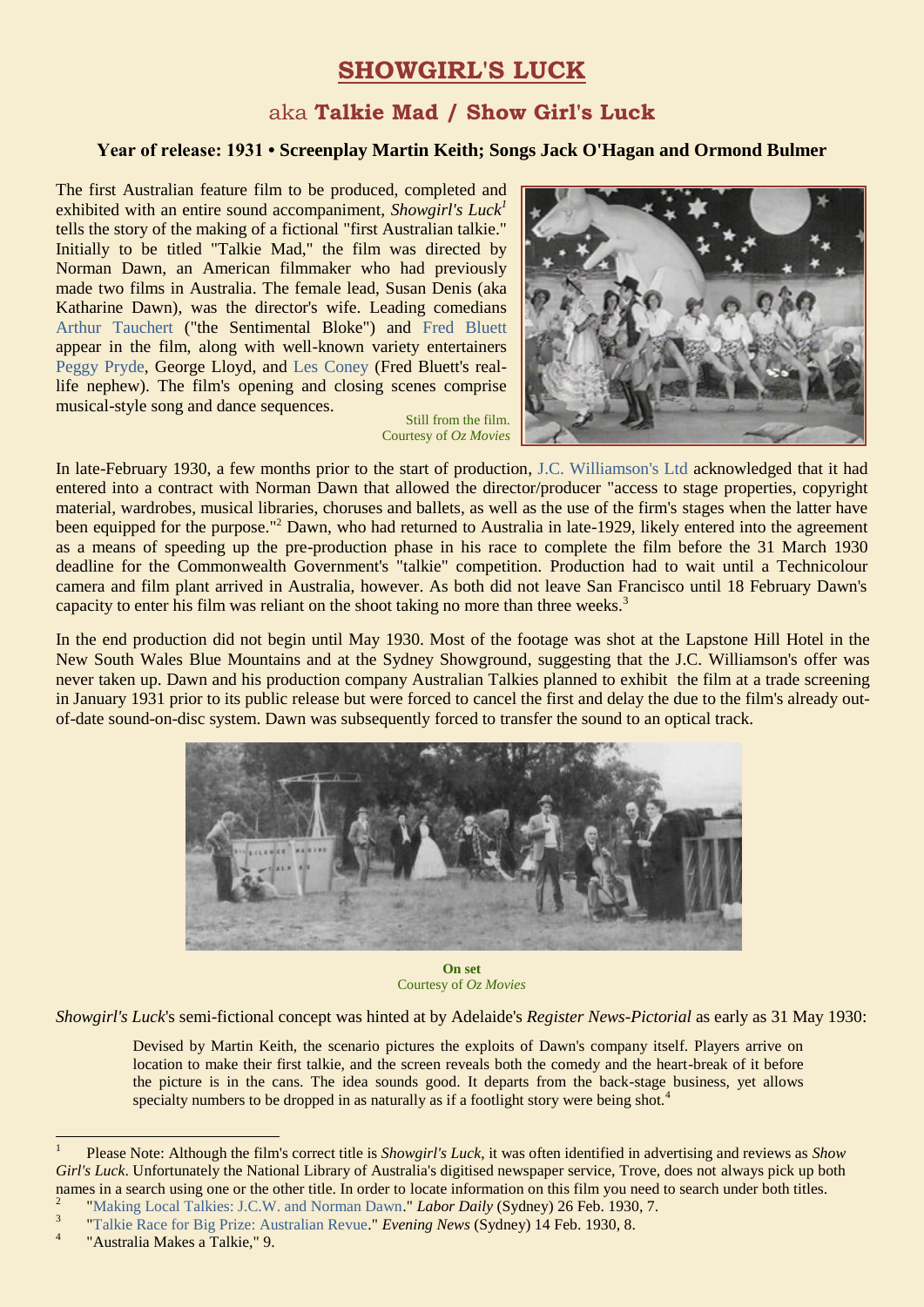The storyline sees Peggy Morton, the star of a tent show touring Queensland, being offered the lead in the first Australian "talkie." When fellow actress Mona Blake finds out about the opportunity she arranges for a telegram, supposedly from the production company, to be sent to her rival saying her services are no longer required. Mona also makes up a story about her seriously ill mother and cadges forty pounds off Peggy in order to travel to her mother's side. Mona instead uses the money to make her way to the Blue Mountains where the shoot is about to start, and succeeds in taking Peggy's role. Meanwhile Peggy's tour closes. By chance she travels to Blue Mountains and finds herself in the same town. Posing as a Swedish maid she secures a job in the hotel being used by as the film company and quickly discovers Mona's deception. Before Peggy has a chance to expose her former friend's deceit, Mona's husband abducts her. However, one of the film's actors, Barry, comes to the rescue and gets her to the set just as the first scene is about to be shot. Mona leaves in disgrace, and Peggy looks set for stardom and a life with Barry. A song and dance number wraps up proceedings.

PHELAN'S TALKIES, "Where the Best Talkies Are."

Wester Programme. Two Big Special<br>Monster Programme. Two Big Special<br>Attractions. At<br>thur Touchert, Fred<br>Bluett, Susan Denis, Peggy Pride, and<br>Big Cast in the First Australian Talkie,<br>"SHOW GIRL'S LUCK"<br>Produced by Mr. Nor

"SHOW GIRL'S LUCK," Drama and<br>Comedy, replete with scenes of local in-<br>terest-Queensland, the Blue Mountains,<br>the Nepean River, Sydney Harbour<br>Bridge. Lovely little native bear, and<br>handreds of interesting local items. A<br>f enjoy.

Minimal publicity in the lead-up to its Sydney premiere may well have been a factor in the film's lack of attention in terms of reviews, and perhaps box office activity. Indeed, no advertisements or reviews have been located in research undertaken to date. Most of the information gleaned from newspapers in 1931 and 1932 comes from regional areas. During its initial exhibition phase - late-1931 and early-1932, *Showgirl's Luck* was presented mostly as the feature film, with various Hollywood films and shorts as support. By March 1932, however, the interest in the film as an Australian talkie diminished somewhat and it generally appeared as one of the support programs.

Although the film managed to be released in Great Britain in mid-1933, its public and critical reception was poor and resulted in poor box-office returns. Dawn returned to America and made no further films in Australia.

*Newcastle Morning Herald and Miners' Advocate* (NSW) 23 Dec. 1931, 14.

- **1931:** Lawson Theatre, Redfern (Sydney); 2 Dec. [world premiere] - 55 min.; black and white; sound.
	- **Dir/Prod**. Norman Dawn; **Dir of Ph**. Norman Dawn, with Jack Fletcher and Walter Sully; **Des**. James Coleman; **Chor**. Meg Pendrick; **Ast Dir**. Fred Bluett; **Snd**. C.S. Pratt and William Marshall.
	- **Cast** incl. Susan Denis (Peggy Morton), Arthur Tauchert (Hap), Arthur Clarke (Barry), Fred Bluett (Hollis), Sadie Bedford

 (Mona), Paul Longuet (Dud), George Saunders (Uncle George), Peggy Pryde, George Lloyd, Les Coney, Des Tooley, the Loretto Brothers.

- The first Sydney season, presumably running for a week, was held at the Arcadia Theatre beginning Tuesday 8 December. Andrew Pike and Ross Cooper record that the venue was also the home of Dawn's company. Other suburban screenings included: Kogarah (Carlton Theatre; 1-2 Jan. 1932) • Liverpool (Butterfly Theatre De Luxe; 9 Jan.).

Dawn's "Show Girl's Luck" for Sydney Arcadia

'IVING the film its premiere screening at the Lawson Theatre, Redfern (N.S.W.) on Wednesday, Australian Talkies report good country bookings for Norman Dawn's local production, "A Show Girl's Luck." First city showing will be at the Sydney Arcadia commencing next Tuesday.

*Everyone's* (Sydney) 2 Dec. 1931, 11.

 Another print was sent on a regional New South Wales tour beginning Saturday 5 December. The first of these exhibitions appears to have been held at the Dungowan Theatre, Penrith. The film later showed at such places as Newcastle (Phelan's Talkies, 23 Dec. 1931) • Nambucca (Majestic Theatre Talkies; 26-27 Jan. 1932) • Scone (Olympia Theatre; 30 Jan.) • Armidale (Capitol Theatre; 1 Feb.) • Gloucester (Star Theatre; 5-6 Feb.) • Dorrigo (Metro Theatre; 16-17 Feb.) • Lismore (Star Theatre; 19 Feb.) • Kyogle (Tivoli Gardens; 20-21 Feb.) • Port Macquarie (Empire Talkies; 24-25 Feb.) • Grafton (Garden Theatre; 4 Mar.) • Kempsey (Macleay Theatre; 8-11 Mar.) • Maclean (Hollywood Theatre; 12 Mar.) • Taree (Boomerang Theatre; 19 Mar.) • Ballina (Centennial Pictures; 23-24 Mar. ) • Crookwell (Crown Picture Theatre; 28-29 Mar.) • Burrowa (Empire Theatre; 2 Apr.) • Murwillumbah (Regent Theatre; 4-5 Apr.) • Grenfell (Royal Theatre; 18 Apr.).

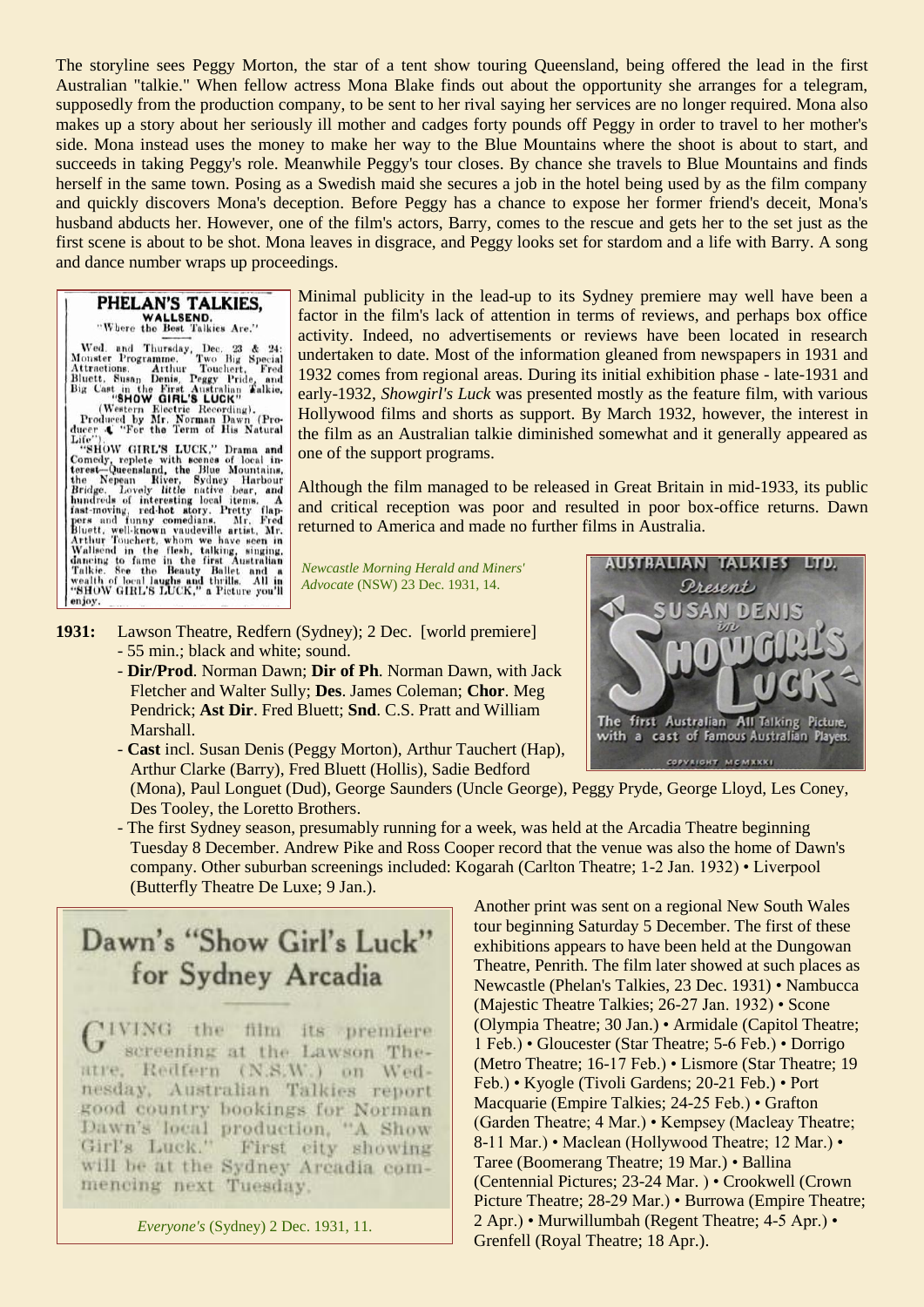### **HISTORICAL NOTES AND CORRECTIONS**

- **1.** The Commonwealth Government film prize was offered in May 1929 as an inducement to prospective makers of talkies. The first grant to be made by any government in the world to a film industry, it was hoped that the £9,000 prize would provide the impetus necessary to help Australian films become the equal of any from overseas.<sup>5</sup> In the end the judges felt none of the entries were good enough to be awarded either first or second place. The Austin Fay and Arthur Higgins film, *Fellers*, was given the third prize of £2,500.
- **2.** The camera and film plant Dawn brought to Australia in early 1930 was made available to him on the proviso that all developing and printing had to be done in the USA by the Technicolor Corporation. Sydney's *Evening News* also notes that the film would be printed first in black and white, with colour added to later prints. Interestingly Alfred Frith, [Syd Beck](https://ozvta.com/practitioners-b/) an[d Stiffy and Mo](https://ozvta.com/stage-characters/) were all proposed as possible cast members as late as mid-February.<sup>6</sup>
- **3.** Although much promoted as the country's first talkie following the discovery of the long-lost print of the film, *Showgirl's Luck*'s place in Australian entertainment history has since become the subject of much controversy. See for example the two National Film and Sound Archive *Newsletter* issues from 1987. [Further Reference]
- **4.** Publicity for the film included such notices as:

The first Australian talkie, *Showgirl's Luck*, with its fast-moving plot, beautiful scenery, lovely women and local vaudeville headliners, will be shown at Ballina to-night and to-morrow night. In the cast are many favourites including Susan Denis, Arthur Clarke, Fred Bluett, Arthur Tauchert, Peggy Pride, Sadie Bedford, Les Coney, and many others.<sup>7</sup>

Australia's first talking picture, *Showgirl's Luck*, was a novelty, and gives an idea of the possibility of bigger things. The scenery depicted was magnificent, and while there is room for improvement, it at least represents a beginning. Micky the Mouse cartoon and two gazettes made up a most attractive programme.<sup>8</sup>

The feature on Monday night will be *Transatlantic*, with Edmund Lowe... Also *Showgirl's Luck*, starring Australia's favourites. The first Australian talkie, replete with scenes of local interest. The Blue Mountains, Nepean River and many others. All woven into a fast moving, red hot story, in which pretty flappers and funny comedians rival each other for fame in the making of the first Australian talkie.<sup>9</sup>

# **AMUSEMENTS.**

"SHOW GIRL'S LUCK."

Behind the scenes with the first Australian talkie. Silence! Camera: And the producer gave the word to start filming the first Australian talkie. Australia's pretty flappers and famous vaudeville comedians rivalled each other for fame and close-ups. With stardom in the near distance and salaries for the successful ones, the competition was keen and exciting. No wonder it led to all manner of complications, and a bold plot by a crooked showgirl to steal the reputation the Australian of her friend. See "Showplayers in their first effort girl's Luck" at the Tivoli.

*Kyogle Examiner (NSW)* 19 Feb. 1932, 4.



 $\overline{a}$ 

9



**On set** Courtesy of *Oz Movies*

<sup>5</sup> Eric Reade. *Australian Silent Films: A Pictorial History of Silent Films from 1896 to 1929*. Melbourne: Lansdowne Press, 1970, 169. Reade records that the prize was £10,000. Sydney's *Evening News* indicates it was £9,000. 6

[<sup>&</sup>quot;Talkie Race for Big Prize: Australian Revue.](https://trove.nla.gov.au/newspaper/article/125974033)" *Evening News* (Sydney) 14 Feb. 1930, 8.

<sup>7</sup> ["Centennial Pictures, Ballina:](https://trove.nla.gov.au/newspaper/page/9147333) *Showgirl's Luck*." *Northern Star* (Lismore, NSW) 23 Mar. 1932, 3.

<sup>8</sup> ["1/- Picture Night: Thursday's Special Offering."](https://trove.nla.gov.au/newspaper/article/192861786) *Armidale Express and New England General Advertiser* (NSW) 3 Feb. 1932, 8.

[<sup>&</sup>quot;General News.](http://nla.gov.au/nla.news-page12558575)" *Grenfell Record and Lachlan District Advertiser* (NSW) 14 Apr. 1932, 2.